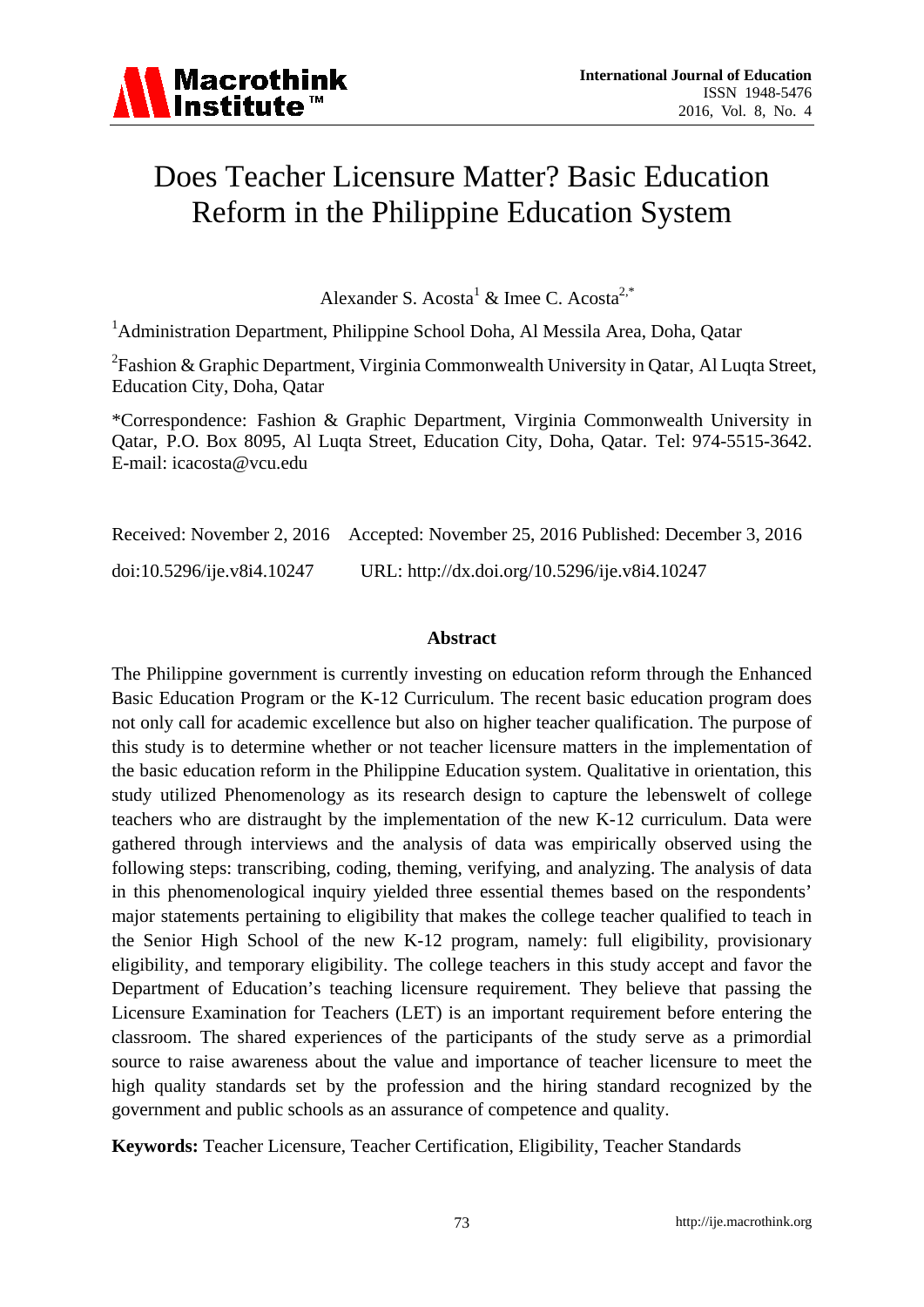

### **1. Introduction**

A professional teacher license or teacher certification is the highest mark of professional accomplishment that makes the teacher a member of a larger network of accomplished educators shaping the profession. It demonstrates the equivalent of a four-year education degree which shows that a teacher has met all standards required for the profession and would elevate the educator to a truly learned profession (National Board for Professional Teaching Standards, 2015). Licensure is an important element to assure quality in the teaching workforce. It establishes the floor intended to distinguish between those who have the desired level of competence to begin practice and those who do not. Many professions use licensing systems to select individuals into their fields and to prevent those considered incompetent from practicing. It is a measure of knowledge of basic skills, subject matter, and how to teach (Mitchell, 2001; ETS, 2004). In the Philippines, the Licensure Examination for Teachers (LET), formerly known as Philippine Board Examination for Teachers (PBET), of the Professional Regulation Commission (PRC), measures the extent of the knowledge acquired by teacher education graduates. Teacher licensure in the Philippines was promulgated and mandated by the Philippine Teachers Professionalization Act of 1994 which states that "All applicants for registration as professional teachers shall be required to undergo a written examination which shall be given at least once a year in such places and dates as the Board may determine upon approval by the Commission. Valid certificate of registration and a valid professional license from the Commission are required before any person is allowed to practice as a professional teacher in the Philippines, except as otherwise allowed under this Act." (R.A. 7836, Art III Sec. 13 as cited in Aquino & Balilla, 2015) Hence, this study argued that while R.A. 7836 mandates all teachers in the basic education to acquire license to teach, it is far more important that teaching craft of licensed teachers are recognized across the nation because they have met the highest standards set by the profession and not only for acquiring license for the sake of complying with its mandate (National Board for Professional Teaching Standards, 2015). In addition, one great benefit of licensure or teaching certification is job security. The teaching profession is more secure than many other fields, especially for certified or professionally licensed teachers (Professional Teaching Certification Advice, 2014).

The current basic education reform agenda in the Philippine basic education system recognized the professional teachers as partners in the implementation of the Enhanced Basic Education Act of 2013 or K-12, and as leaders in the promotion of quality teaching and learning; and teacher quality. Calderon's (2014) critique to the basic education reform was drawn from the current discourse, studies and loud views pertaining to the new K-12 program. The study concluded that if the goal is to improve the nation's student achievement then the real solution is improving the quality of teachers. This basic education reform agenda does not only call for academic excellence but also on higher teacher qualification. The K-12 Implementing Rules and Regulations stipulated that teachers who passed the Licensure Examination for Teachers are eligible to teach in the Senior High School and acquire a full time permanent position. While the graduates of science, mathematics, statistics, engineering, music and other degree courses needed to teach in their specialized subjects in elementary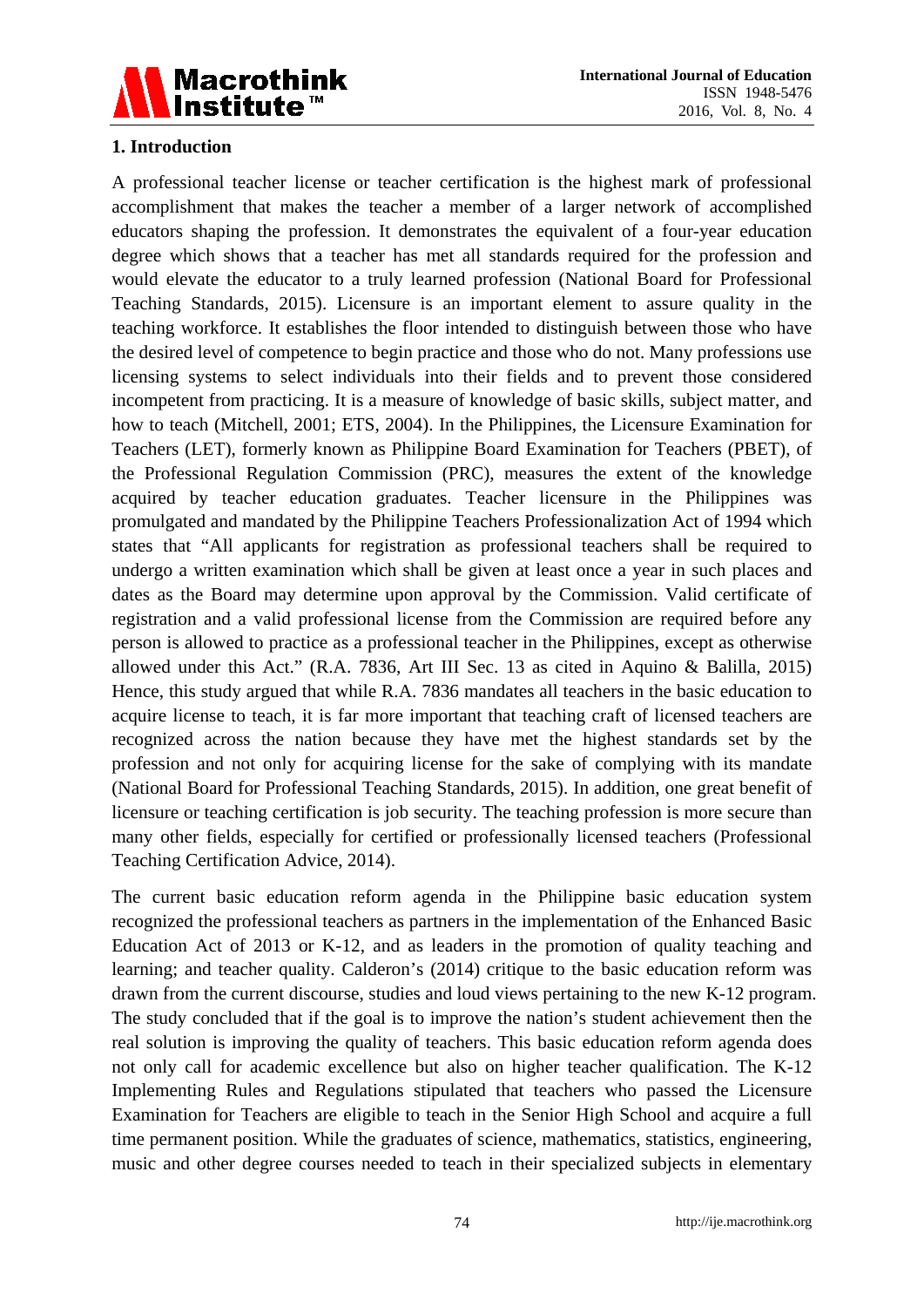# Macrothink<br>|Institute™

and secondary education with shortages in qualified applicants who have passed the Licensure Examination for Teachers (LET) are also allowed to teach, provided, that they pass the LET within five (5) years after their date of hiring. If such graduates are willing to teach in basic education on part-time basis, the provisions of LET shall no longer be required. The Department of Education (DepEd) and private educational institutions may hire practitioners, with expertise in the specialized learning areas offered by the enhanced basic education curriculum, to teach in the secondary level; provided, that they teach on part-time basis only. For this purpose, the DepEd, in coordination with the appropriate government agencies, shall determine the necessary qualification standards in hiring these experts (Official Gazette, 2013). The K-12 implementing rules and regulations has indicated that professional licensed teachers are more advantaged than those who are not since licensed college teachers who are displaced due to non-entry of freshmen students, hold a promising employment prospect because they are eligible to teach in the senior high school of the new K-12 program. The Department of Education (DepEd) needs 30,000 teachers for senior high school and its hiring policy grants full-time permanent teaching status to teacher applicants who passed the Licensure Examination for teachers (Commission on Higher Education, 2015). Hence, teacher licensure plays a critical role in securing readiness among college teachers to embrace the enhanced basic education curriculum and its anticipated impact.

However, the subject of faculty licensure generates a lot of discussion, both pro and con, particularly to the affected faculty of the K-12 implementation since the new program created a gap or a time when there are no students entering college. Those who graduated from high school have to proceed to take the mandatory senior high school program, the Grade 11 and 12, instead of going to college. This means that there are no college freshmen for SY 2016-2017 and SY 2017-2018; and there will be no second year enrollees for SY 2017-2018 and SY 2018-2019. Although there will already be college freshmen by 2018; yet, there will be no third year college students for SY 2018-2019 and SY 2019-2020, and no fourth year college enrollees for SY 2019-2020 and SY 2020-2021 (Lacamiento, 2014). Colleges and Universities or the Higher Education Institutions (HEIs) are expecting a drop in enrollment during these five years until SY 2021-2022 when things are expected to normalize (Geronimo, 2014). Therefore, no new enrollees would mean loss of income for colleges and universities, and possibly, not enough job for teachers, thus creating a serious threat to the employment of teachers working in the Higher Education Institutions (Malipot (2014). It was reported that a group of teachers from various colleges and universities expressed their fear that the employment of around 30,000 out of 90,000 college teachers nationwide may be affected starting 2016 (Casiple, 2014). This new Law that promises to produce employable Filipino high school graduates is however causing panic among presently employed administrators and teachers among colleges and universities (Geronimo, 2014).

In view of this, teacher licensure gives a promising prospect of continued employment during the transition period even if there will be college enrollment gaps since the teacher's professional license qualifies him/her to teach in the Senior High School (SHS) program of the K-12 and acquire a full-time permanent status. To remain employed, many licensed college teachers will probably apply to become high school teachers. On the other hand,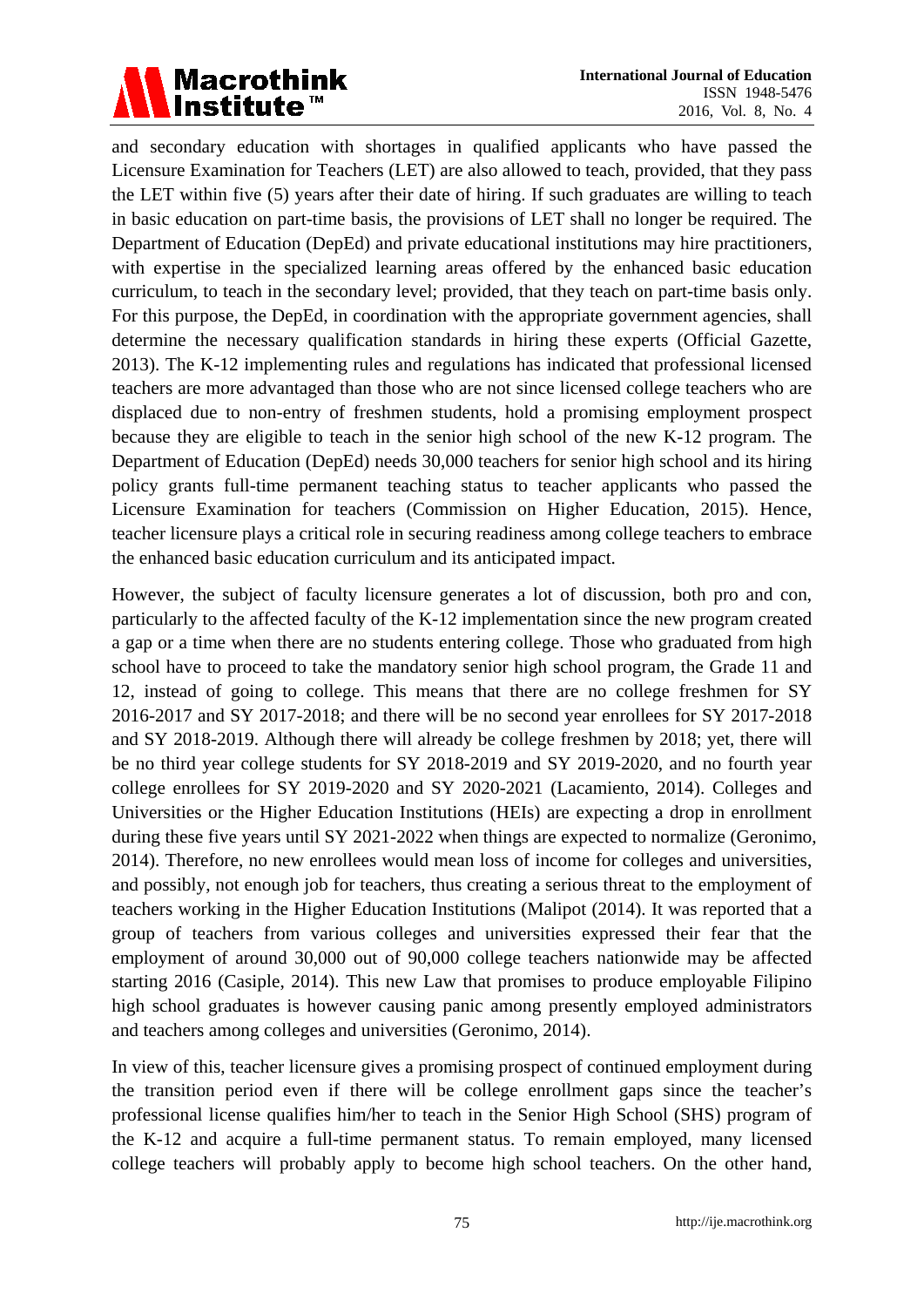

non-holder of teaching license raises concern of displacement, retrenchment, and unemployment among those without a professional license. To address this gap, the Higher Education Institutions (HEIs) are working together with the Department of Education (DepEd) to cushion the impact of the K to 12 Program to college faculty members who are displaced due to the implementation of the Senior High School (SHS) Program. The affected college faculty can teach in the senior high school level with or without eligibility, but, the Department of Education (DepEd) allows non-licensed faculty to teach in the senior high school only on a temporary basis since there is an existing condition that requires them to pass the Licensure Examination for Teachers (LET) within five years. This provision is in placed to ensure that the enhanced basic education program meets the demand for quality teachers (Official Gazette, 2013). Licensure is the mark of a professional, it is an important requirement for any profession such as the law, medicine, or teaching. Most countries worldwide require teachers to pass the mandated licensure examination before they are considered "highly qualified" and eligible for employment as teachers, and be conferred the title of being a professional teacher. (Riney, Thomas, Williams, Kelley 2006; Aquino and Balilla, 2015). It is a standard recognized by employers and their clients, by governments and by the public as an assurance of dedication, skill and quality (Kent, 2015).

The basic education reform in the Philippine Education system has resulted to various issues and concerns among college teachers for possible displacement or loss of employment. This paper aims to determine and understand the value of teacher licensure especially in terms of whether or not the professional teacher license is an important consideration in education reform and in qualifying the teachers. The insights gained from this study would be of interest to teacher education students, teachers, and teacher education institutions in terms of continuous improvement of teacher education training, pedagogical instruction and the preparation for the Licensure Examination for Teachers. The shared experiences of the participants of the study may encourage the teacher education students and non-licensed teachers to exert more effort to be better prepared for the licensure examination. It is hoped that the contributions of this study may shed light to all teachers to believe that licensure examination is an important part of their professional development.

#### **2. Method**

#### *2.1 Study Design*

Qualitative in orientation, this study made use of phenomenological design to understand the lebenswelt or lived-world (Schwandt, 1997 as cited in Groenewald, 2004) of the college teachers who are affected by the basic education reform in the Philippine Education System. This design of inquiry, according to Creswell (2013), is coming from philosophy and psychology in which the researcher describes the lived experiences of individuals about a phenomenon as described by the participants. This description illuminates the specific, to identify phenomena through how they are perceived by the actors in a situation (Lester, 1999) and attempts to explicate the meaning structures developed through the experience of the person being questioned (Holroyd, 2001). Therefore, the operative word in phenomenological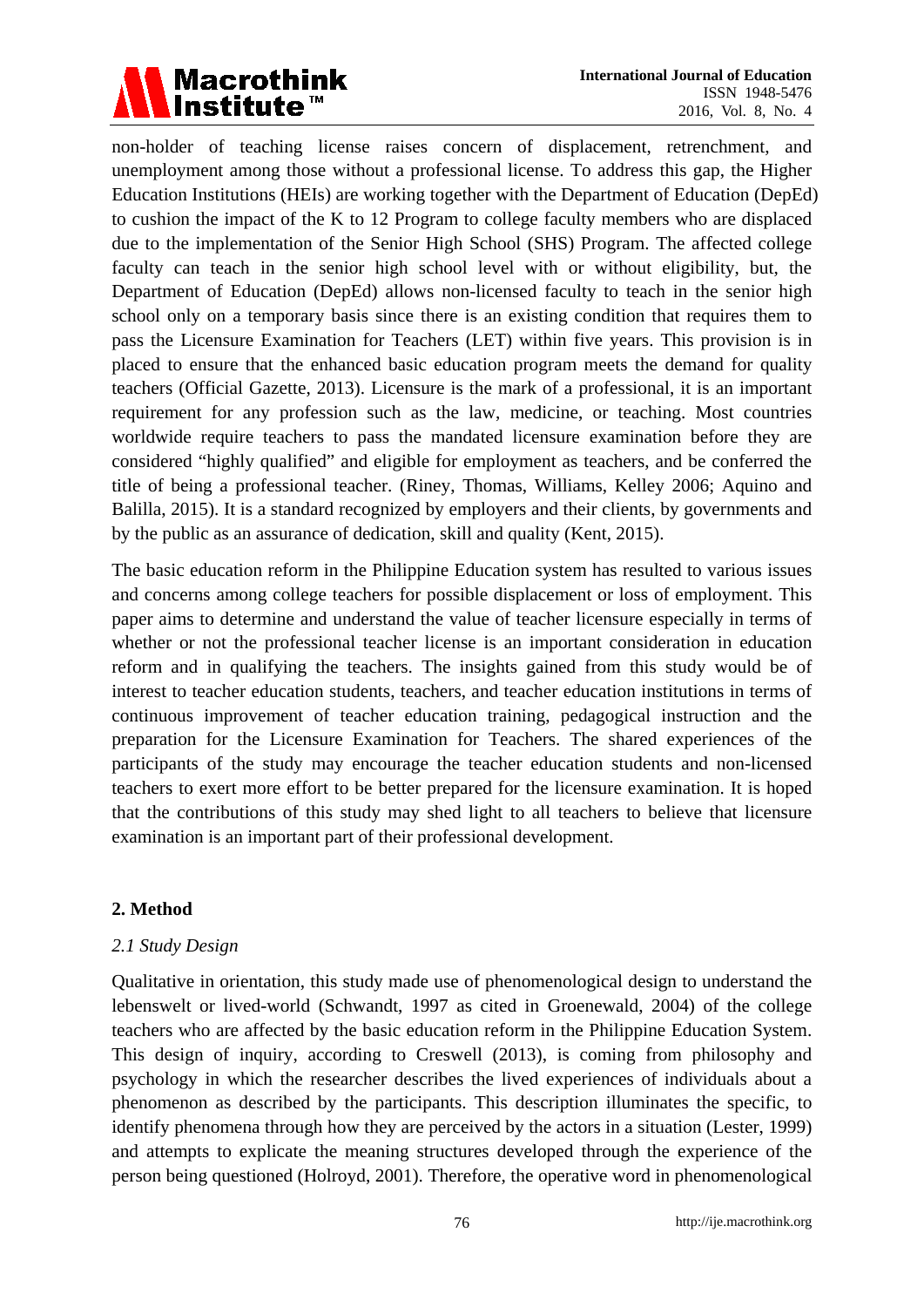

research is 'describe' in which the researcher describes as accurately as possible the phenomenon, refraining from any pre-given framework, but remaining true to the facts (Groenewald, 2004). This design has strong philosophical underpinnings and typically involves conducting interviews (Giorgi, 2009; Moustakas, 1994 as cited in Creswell, 2013).

#### *2.2 Research Participants*

The participants of this study consist of twelve college faculty members from different universities and colleges in the Philippines who were purposely chosen because of their direct experience and knowledge; and their relevance to the study that meet the researcher's intent to explain, describe, and interpret the phenomenon (Hardon, Hodgkin, and Fresle, 2004; Maxwell 2013, as cited in Guetterman, 2015). The researcher confidently believes that capturing the lived-experiences of the 12 participants somehow sufficed the needed data for this study because in phenomenology certain number of respondents like 2-10 are more than enough to indicate the effectiveness and trustworthiness of the data (Mason, 2010; Greonewald, 2004; Creswell, 1998; Morse, 1994). The participants are composed of 7 females and 5 males; among them, 9 are married, 3 are single and the age group ranges from 30-60 years old. Two have completed Doctoral Degree, seven have completed Master's Degree, and three hold a Bachelor's Degree. Five of them are teaching in the public higher education sector, two are teaching from a locally funded college, and five are teaching from private higher education institutions. As to courses taught, seven are teaching specialized or major subjects and five are teaching general education subjects. In terms of employment status, majority are holding a full-time permanent status, while two are part-timers or temporary. All of them hold a professional license except for one respondent. They have been teaching from 5-20 years except for one who has been teaching for more than 30 years.

#### *2.3 Data Collection*

To gather data and information needed in this research study, a semi-structured interview was used. Prior to the interview, a written permission was sent to the Deans of colleges and universities. When the endorsement was sought, it was forwarded to the heads of the departments who gave the go signal to schedule the interviews of the participants, then, the appointment of time and place for the interview was arranged.

Semi-structured interviews consist of several key questions that help to define the areas to be explored, but also allows the interviewer or interviewee to diverge in order to pursue an idea or response in more detail (Gill, Stewart, Treasure, Chadwick, 2008). It also allows participants the freedom to express their views in their own terms and can provide reliable, comparable qualitative data (Cohen and Crabtree, 2006). Information from interviews were recorded using audio tape and by making handwritten notes (Creswell, 2003; Sutton and Austin, 2015).

#### *2.4 Data Analysis*

Data gathered from the interviews were analyzed following the qualitative data analysis techniques. First, data is transcribed from the spoken word to the written word to facilitate analysis. Transcribed data were read through to get a feel of what is being said in order to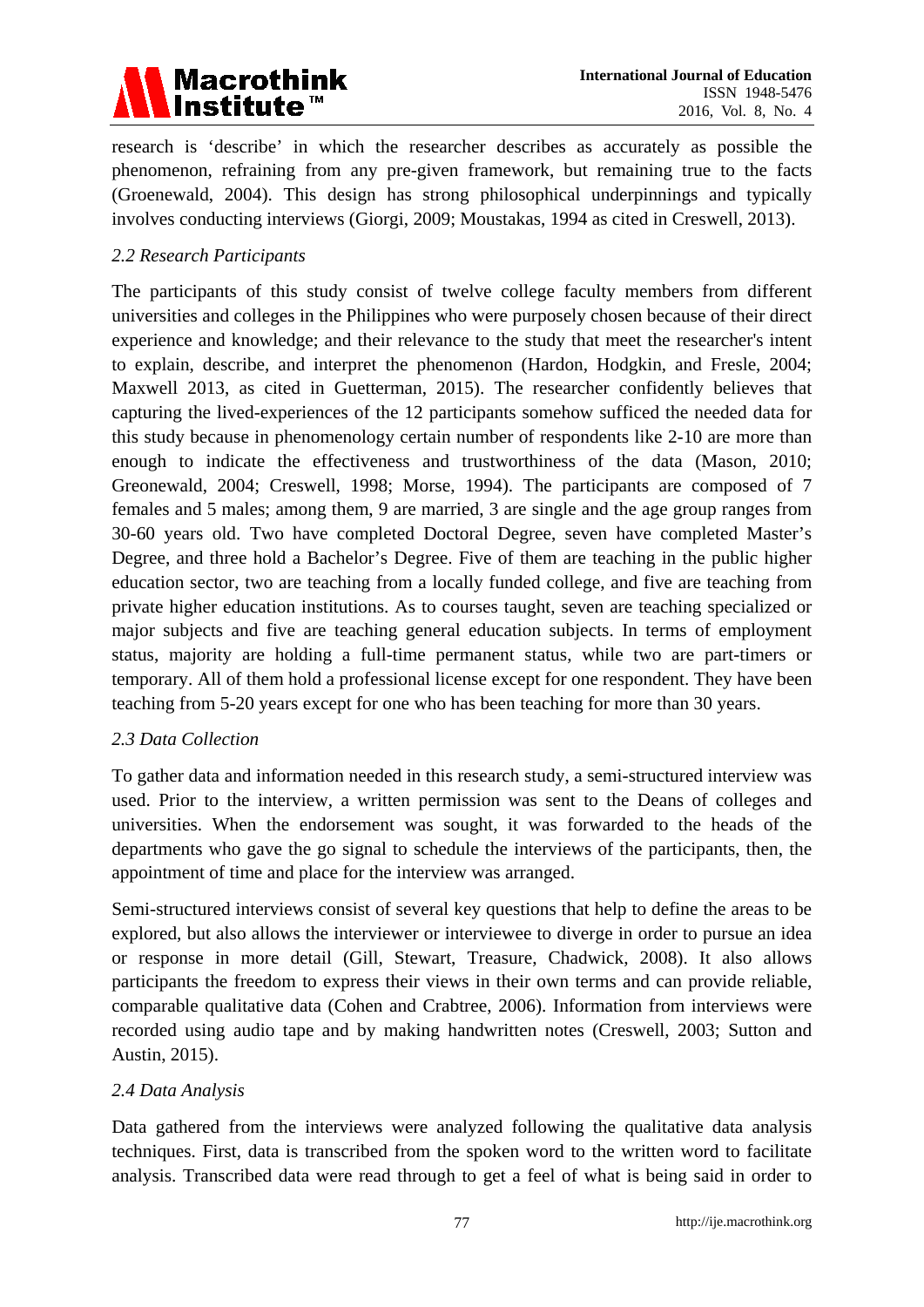

surface the essence of the phenomenon. Once all data have been transcribed, re-read, and checked; it is now time to begin coding. Coding refers to identifying similarities and differences among a group of entities, segmenting, comparing, and labeling texts that are revealed through the participants' narratives as interpreted by the researcher. Then, data were juxtaposed, compared, and grouped into similar codes which is particularly useful to identify relationships between different themes. Themes are analyzed by reviewing the data within the themes until an understanding of each theme was reached. Then, a simulachrum is created to provide a visual model or representation of the findings of the study. To make the analysis more rigorous and increase the reliability of the method used and the validity of the interpretation; triangulation, member-checking or respondent validation, peer review or inter-rater reliability, and thorough analysis of the whole corpus of data were used (Lacey  $\&$ Luff, 2001; Ivankova & Stick, 2007; Creswell & Plano Clark, 2006; Leech & Onwuegbuzie, 2007; Burnard, Gill, Stewart, Treasure, & Chadwick, 2008; Sutton & Austin, 2015).

#### **3. Findings**

Qualitative evidence through the articulations, musings, and verbalizations of the respondents in this phenomenological inquiry revealed three categories of eligibility, namely: full eligibility; is given to education graduates who are LET or board passers, provisionary eligibility; allows teachers to teach for 5 years without the license, and temporary eligibility; permits industry practitioners to teach on part-time basis. These classifications encompass the eligibility process in the Philippine Education System and license the teachers to teach in the public school's secondary level.



**Figure 1**. Types of Eligibility to Teach in K-12's Senior High School Program

### *3.1 Full Eligibility*

Licensure examination is vital for all those who wish to become educators and be part of the roster of the professional teachers. This requirement allows graduates of the teaching profession to teach legally under the rule of law as required by the Department of Education. If one has acquired full eligibility, this opens the opportunity for him or her to teach in the public school. Confirmatory statements related to this are verbalized by the respondents:

*"My advice for the would-be affected faculty is to let them take the Board Exam so*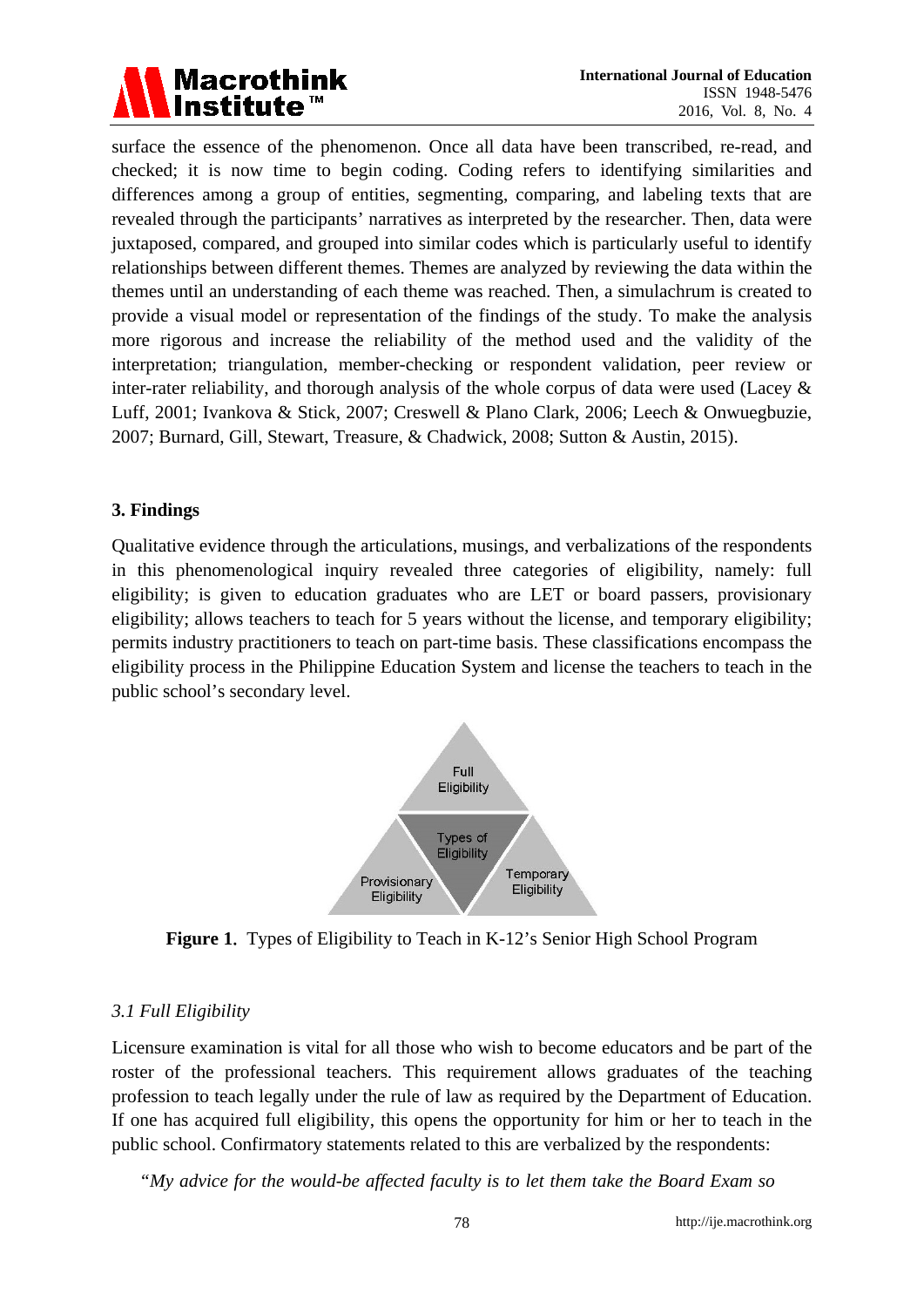

*that whenever the need arises, they can apply immediately, since DepEd will need more teachers during that time." (R 9)* 

*"For teachers 1, we advise them to pursue licensure examination so that they can be absorbed in DepEd's Senior High School program." (R12)* 

With the start of Senior High School (SHS), the Department of Education (DepEd) has called on "qualified and highly-competent teachers, professionals, practitioners, and experts" interested in teaching subject areas of 4 SHS tracks: academic, technical-vocational-livelihood, arts and design, and sports (Geronimo, 2014). However, it has been stipulated that only applicants with a Professional Regulation Commission (PRC) teaching license "and/or appropriate certification" will be given permanent full-time status. This report is supported by the respondents, they said:

*"The teachers are worried actually because there is a report that many teachers will be laid off with the full implementation of K-12. There will be very few teachers*  who will remain and it has been said that only the LET passers will keep their *employment." (R10)* 

*"The non-education part-timers are going to enroll in our College of Education to take the Teaching Certificate Program (TCP) as preparation for the K-12, and as soon as they can finish, they will be qualified to take the Licensure Examination for Teachers (LET). If they pass, they are qualified to teach in the DepEd." (R8)* 

Cognizant of this, full eligibity is not only a requirement imposed by DepEd or government schools, but some private institutions are also calling for licensed teachers to teach in their Senior High School program based on the shared account of the respondents from private universities and colleges. One of them mentioned:

*"We will need to shift some of our teachers to Senior High School, but we also consider only those who are LET passers, tenured, and with good evaluation. MA qualification is only second. We are really considering the LET passers. If the teacher meets the qualifications and is willing to take the position, we will offer the job." (R1)* 

This narrative is an unequivocal recognition of the significance of eligility or teaching license in qualifying the teachers. Eligibility makes the professor qualified to teach either in the public or in private educational institution and ready to teach in the Senior High School program, which is further supported below by one of the respondents:

*"If I will rate the readiness of one of the departments in this college in terms of faculty, it's 10-10 because they are all board passers." (R1)* 

The preceding statements imply that teachers with full eligibility are education graduates who passed the Licensure Examination for Teachers (LET) and granted the professional national certification for teachers by the Philippine Regulatory Commission (PRC). In this context, this professional certification is referred to as full eligibility that offers teachers the complete qualification required for the teaching profession. They possess a valid license to practice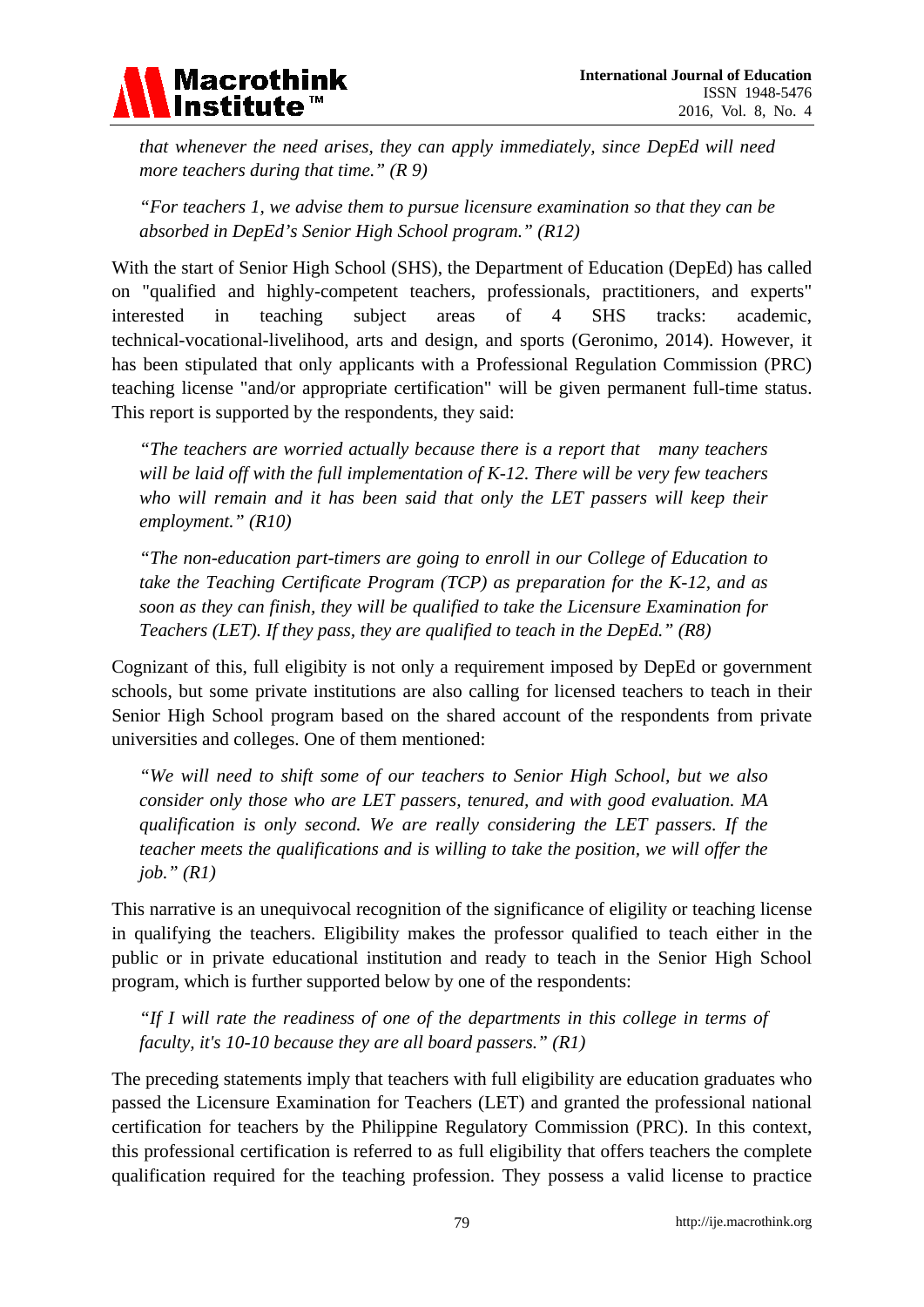

teaching and qualified to teach full time in the Department of Education's senior high school program without any conditions.

#### *3.2 Provisionary Eligibility*

To some extent, teachers who are non-LET passers are given grace period to comply the Licensure Examination for Teachers (LET) as stipulated in the Implementing Rules and Regulations (IRR) of the "Enhanced Basic Education Act of 2013" (Republic Act No. 10533, Official Gazette, 2013). It allows non-LET passer teachers to teach in the SHS program, due to shortages of qualified applicants who have passed the Licensure Examinxation for Teachers (LET), provided, that they pass the LET within five (5) years after their date of hiring. Moreover, if such graduates are willing to teach in the basic education on part-time basis, the provisions of LET shall no longer be required. The shared verbalization of the respondent has confirmed as mentioned:

*"In terms of faculty, we are preparing them for the transition to temporarily go to Senior High School, besides there is a moratorium that allowed them to teach in the secondary education for five years until they pass the board exam or get a license". (R12)* 

The impetus for granting the provisionary eligibility during the full implementation of the K-12 program has been the surplus of teachers in the tertiary level and teacher shortage in the Senior High School level. This is also one of the measures to mitigate the negative impact of the K to 12 Program to the employment of faculty members who are working in the higher education sector. The interviewed participants spoke about it, and they said:

*"We were told that when you are going to teach in the K-12, you are required to take and pass the LET. If you are not licensed, you are given five years to pass the board. So, I have to prepare and take units in education so I can take the LET. That's my personal preparation." (R10)* 

*"The part-timers who are education graduates but non-board passers, they can teach in the Senior High but they have to pass the Board Exam within 5 years so that they can obtain a permanent status." (R5)* 

#### *3.3 Temporary Eligibility*

With the enhanced basic education in place, DepEd and private schools also hire practitioners with expertise in the specialized learning areas offered by the K to 12 Program and graduates of technical-vocational courses with the necessary certification issued by the Technical Education and Skills Development Authority (TESDA) and underwent training administered by the Department of Educaiton (DepEd) or Higher Education Institutions (HEIs) as part-time teacher. One of the respondents attested to this hiring need under the K-12's Implementing Rules and Regulations (IRR).

*"Since I am not an educator, personally, I am preparing. I took my NC II for massage therapy in Hospitality management because in our department, those*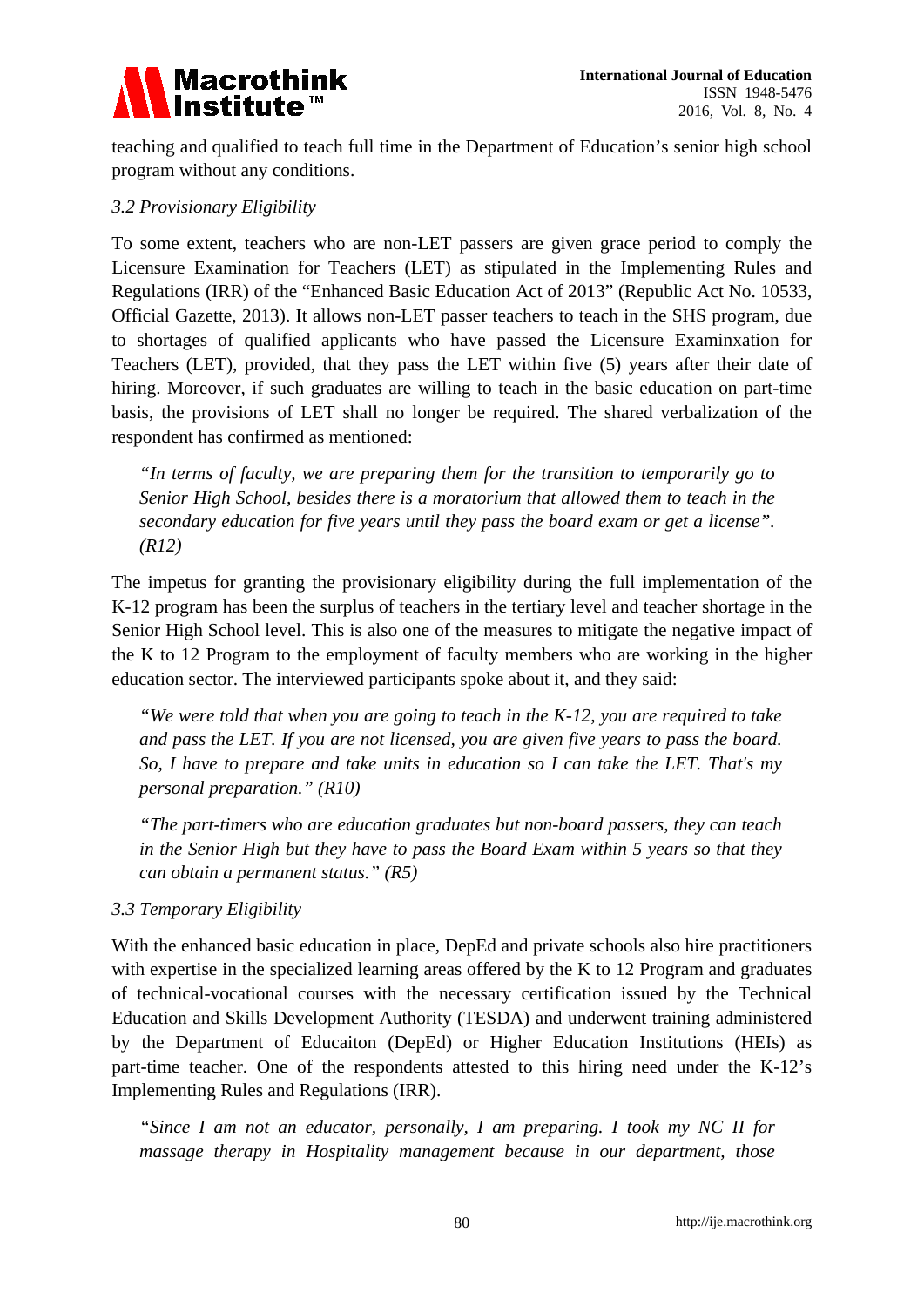

*faculty who are handling the major subjects should have the National Certificate." (R6)* 

Relative to this, temporary eligibility is granted to industry practitioners who are licensed in their respective field, and to those who are graduates of technical-vocational courses. In this context, these practitioners are non-education graduates and without Licensure Examination for Teachers (LET). They are encouraged to share their valuable knowledge and experience to the Senior High School students under the four track subjects. The respondents confirmed that their college or university is hiring practitioners.

*"Mostly, our pat-timers are the senior superintendents, chief superintendents, and senior inspectors of the police department, who are specialized about police matters." (R2)* 

*"The practitioners who are part-timers are a little nervous because they are really affected. Although, they will be accommodated later on to teach in the Senior High School. If they are teaching in the tertiary level, automatically, they can teach in the senior high even without the LET." (R8)* 

Permitting the practitioners to teach in the SHS under the track subjects is one of the viable ways to ensure that students will successfully progress in their chosen track. However, a clear understanding by which the teachers should be certified for licensure is of paramount significance. In fact some of the part-time practitioners have taken measures in order to acquire the required qualification as mentioned by the respondent below.

*"The other part-timers are willing to teach in the senior high school, that's why they have taken the Teaching Certificate Program (TCP) and enroll in the Bachelor of Secondary Education (BSED) and Bachelor of Elementary Education (BEED) programs and take the LET because they plan to apply in the DepEd." (R9)* 

#### **4. Discussion**

Licensure examination is considered important by teacher education students in their professional development. It also gives them not only honour and prestige but a competitive advantage over those who are non-LET passers. (Aquino and Balillia, 2015). Considering the importance of eligibility to the teaching profession, passing the Licensure Examination for Teachers (LET) makes the educators professional teachers who are highly qualified, and eligible for employment as teachers both in private and public schools. The government, therefore, has a function to regulate the teaching practice by requiring aspiring teachers to pass the licensure examination before they engage in the teaching profession. The shared accounts and stories of the respondents are captured to strengthen the phenomenological claim of this study. Generated themes from the stories shared give a clear-cut picture of how eligibility or license-to-teach matters most in the Philippine education system. Each theme is discussed vividly to provide sufficient information related to K-12 program and its standard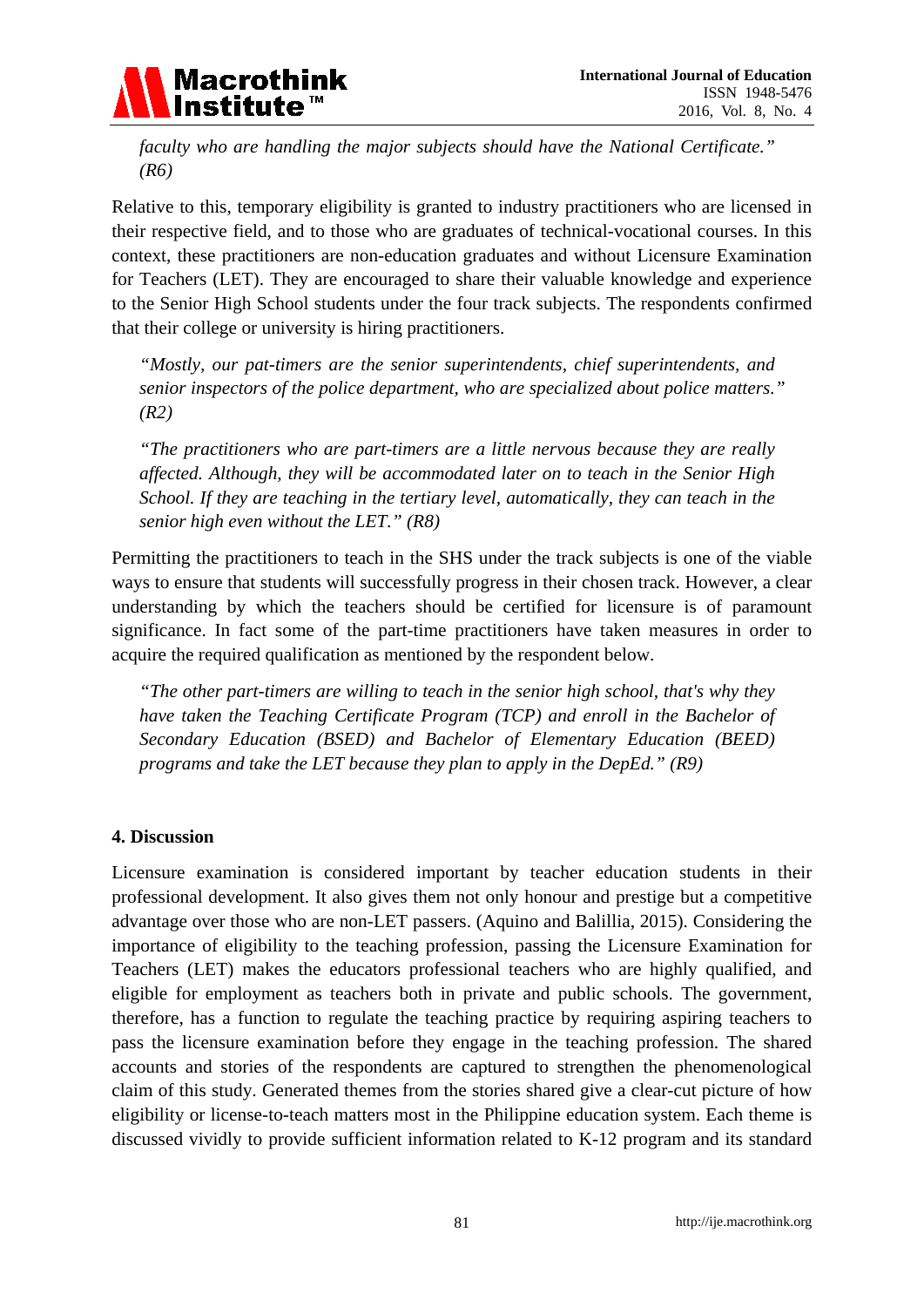# Macrothink<br>Institute™

requirement. Thus, as Cordingley (2014) mentoined, a teacher licensing scheme could and should create an identity for the profession bigger than the sum of its parts.

### *4.1 Full Eligibility*

A teaching license is a regulatory mechanism designed to shape the national teaching force since it plays an important role in determining teacher quality. Philippine Republic Act 7836, Section 2 reads, the State recognizes the vital role of teachers in nation-building and development through a responsible and literate citizenry. Towards this end, the State shall ensure and promote quality education by proper supervision and regulation of the licensure examination and professionalization of the practice of the teaching profession (Chan and Robles, 1994). Hence, teacher quality is regarded as a one of the key elements in educational policy. A study of Riney, Thomas, Williams, & Kelly (2006) stated that most teacher education students accept licensure examinations as important requirements for any profession such as the law, medicine, or teaching. It is important to ensure that teachers are well trained before entering classrooms since teachers play a pivotal role in advancing learning and licensure is a defining attribute of a high quality teacher workforce (Boe, Shin, & Cook, 2007; ETS, 2004). In fact, it was found out that raising teaching qualification standards have made teaching more exclusive and the profession more attractive to many through an enhanced popular respect of teaching as a profession (Armstrong, 1957 as cited in Sedlak & Schlossman, 1986).

Throughout most of the countires worldwide, teacher licensure is primarily recognized and controlled by the State. In the United States, a new legislation was enacted by Congress to oversee teacher qualification across the nation. This legislation requires colleges and state governments to report information on teacher quality, including pass rates on licensure examinations. Licensing is the legal process of permitting a person to practice a trade or profession once he or she has met certification standards (Cronin, 1983). The professional licensing of teachers in the United States dates back to the late 1600s to guarantee a minimum level of quality on behalf of the teacher. Like physicians, engineers, or attorneys, teachers are required to procure a license so that the "consumer" may somehow be assured of the quality of the "product" being provided and it also builds another criterion by which the quality of a child's education may be judged and the perceived efficacy of an educational system assured (Roth and Swail, 2000).

Similarly, the United Kingdom's teacher licensing process requires evidence of wider reading and research informed practice; it should seek to value the holistic contribution that the teacher makes to the lives of the children; it should offer an opportunity for teachers to begin to shape and monitor their own professional standards; and it should be a matter of professional pride (Kidd, 2014). Furthermore, in Australia, the teachers are considered as the greatest resource in Australian schools. Although foreign teachers are allowed to teach but they should meet the educational and professional teacher requirements, of which a licensed to teach in the country where the teacher obtained the teaching qualifications, is one of them (Education Services Australia, 2011). In like manner, the Philippines is also one of the countries that requires teachers to pass the licensure examination. The Philippine Teachers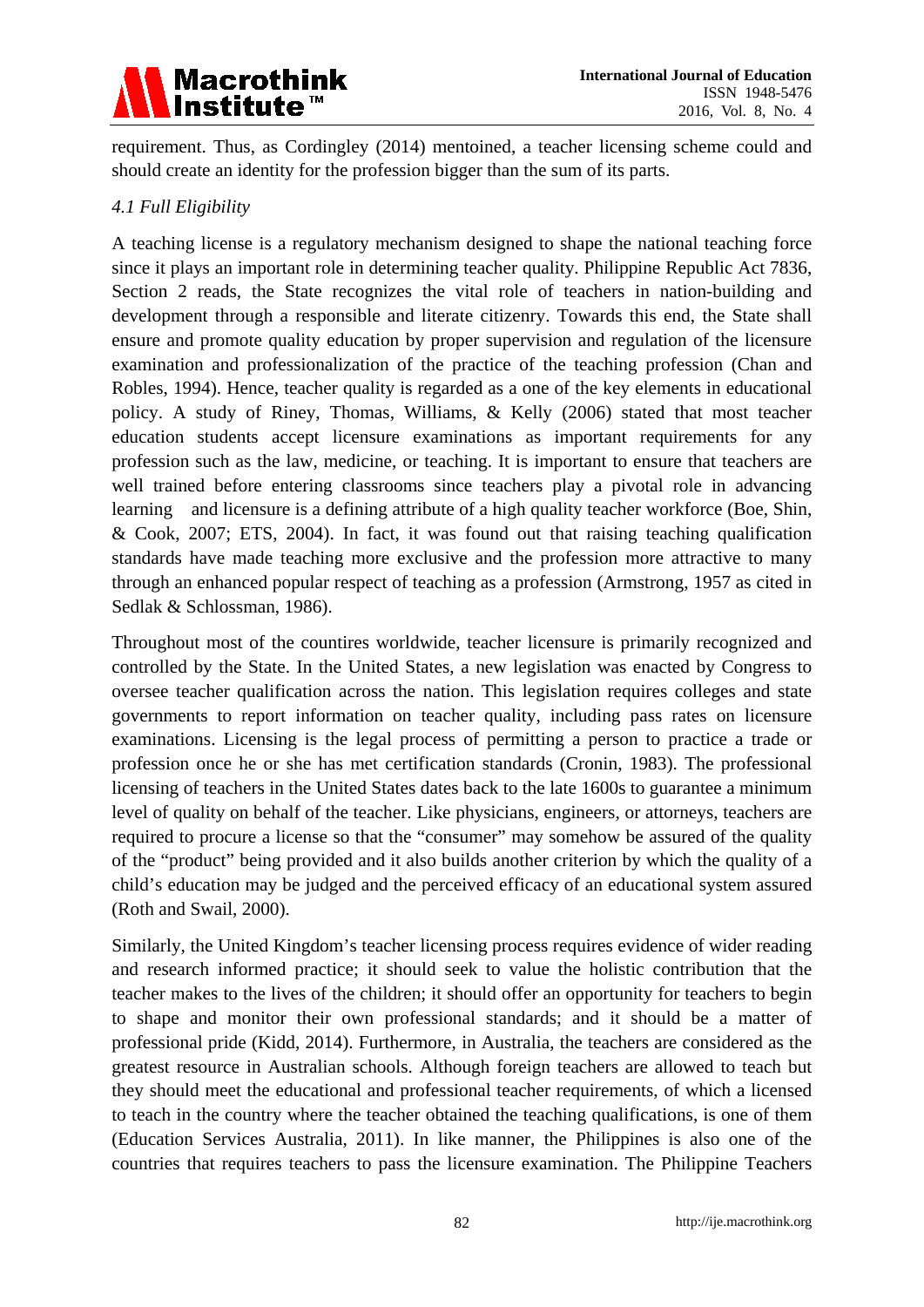

Professionalization Act of 1994, also known as Republic Act 7836 strengthens the regulation and supervision of the practice of teaching in the Philippines and prescribing a licensure examination for teachers and for other purposes.

The push for improved teacher quality is being driven by several studies that have shown substantial differences in student achievement across different teachers (Wright et al.,1997; Rowan et al., 2002; Rivkin et al., 2005 cited in Buddin and Zamarro, 2008). These studies reveal that licensed or certified teachers are found to produce stronger student achievement gains than do uncertified teachers (Darling-Hammond, Holtzman, Gatlin, Heilig, 2005). The findings of the study of Alexander and Fuller (2004) indicate that that certified teachers are associated with increased student achievement. Vandevoort and Berliner (2004) stressed that teachers who passed the assessments of the National Board for Professional Teaching Standards are, on average, more effective teachers in terms of academic achievement, one of the many outcomes of education for which teachers are responsible. Goldhaber and Brewer (2000) also agreed and found students taught by fully certified mathematics and science teachers had greater gains in student scores than students taught by teachers with emergency, probationary, or no certification. In addition, Goldhaber and Anthony (2007) indicate that (National Board for Professional Teaching Standards) NBPTS-certified teachers were more effective than their non-certified counterparts at increasing student achievement.

It can be surmised that passing the National Board Certification (NBC) is an effective indicator of teacher quality (Cavalluzzo, 2004). Since licensure tests are designed to set minimum teaching proficiency standards. Potential teachers who fall below the cut scores on the licensure tests might indeed have worse classroom outcomes than teachers who ultimately surpass those cut scores (Buddin and Zamaro, 2008). There is no doubt that ensuring teacher quality is the first step in achieving excellence. By understanding how teacher qualifications are most strongly related to academic success, it is imperative that educators meet all standards required for the profession through acquisition of a professional license. This aligns to Mckinsey's (2010) analysis which asserts that the quality of an education system cannot exceed the quality of its workforce which also serves as one of the most widely quoted springboards for policy reform by both policy makers and teacher organisations (Mckinsey, 2010 cited in Cordingley, 2014).

### *4.2 Provisionary Eligibility*

Provisionary eligibility is a type of conditional authorization that allows a non-licensed teacher education graduates to teach in the DepEd's Senior High School program. This is granted with a condition that the teacher must pass the Licensure Examination for Teacher (LET) within 5 years after they were hired in order to obtain a permanent full time status which is in accordance to the K to 12's Implementing Rules and Regulations. In other words, instead of looking at the decreased of enrollment and shortage of qualified teachers in the transition period negatively, DepEd and HEI's are seeing it positively (Cruz, 2013) . DepEd grants provisionary eligibility to non-licensed teachers to teach in the SHS which paves the way for teachers who will lose their teaching load in College during the transition period to go to SHS. On one hand, several universities and colleges are offering SHS to accommodate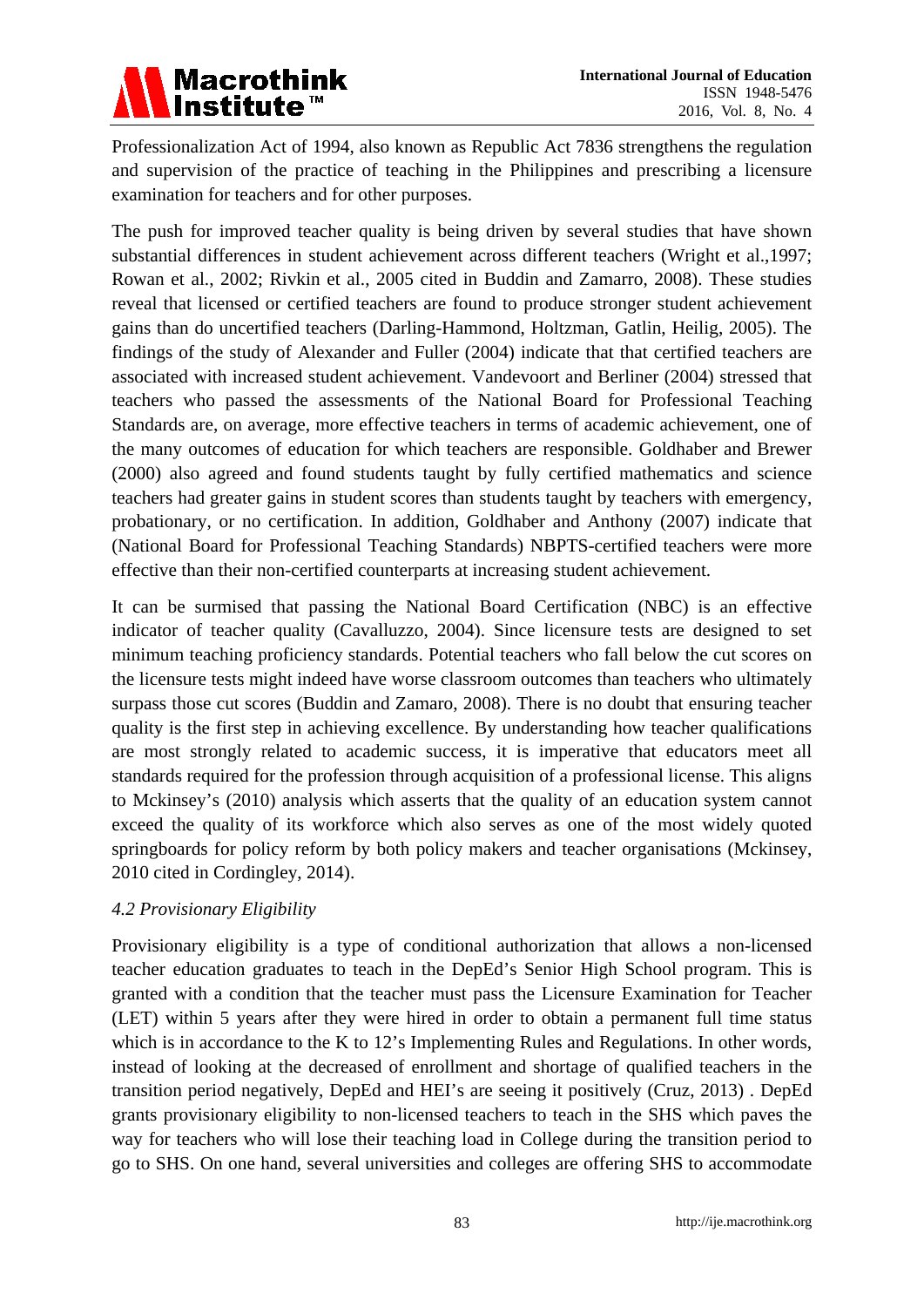

those who will be affected. As for the displaced teachers, in light of the great need to remain employed, they will apply to become SHS teachers and accept the condition to pass the licensure examination within five years in order to have a permanent employment status; otherwise, they can opt to not take the LET and teach only on part-time basis (Official Gazette, 2013). This transition period presents a rare opportunity to upgrade our country's faculty qualifications by encouraging the non-licensed faculty to pursue the licensure examination to gain legal permission to teach in DepEd (Cruz, 2013).

In like manner, the United States also grants provisionary eligibility which is referred to as emergency certification or emergency/provisional licensing. Emergency certification is typically granted on a provisional basis, and the expectation is that the teacher will obtain the necessary credentials to become fully certified or will eventually be replaced by a regularly certified instructor (Podgursky, 2005). This is is a type of alternative certification that is used in specific and emergency situations such as teacher shortages (Alexander and Fuller, 2004). When the teacher completes the necessary requirements, the emergency notation is removed from the teacher's certificate (Roth and Swail, 2000; Paige, Rees, Petrilli, & Gore 2004). An example is in a recent noteworthy development in Texas, due to shortage of teachers, a temporary teacher certificate was issued to allow anyone with an academic degree or advanced degree in the content area to to teach. The teacher would then be eligible for the two-year temporary teacher certificate. After two years, the teacher has to pass the Texas standard teaching certificate (Alexander and Fuller, 2004).

In addition, emergency certification is also granted to foreign-educated teachers under the state's emergency certification provisions because of critical teacher shortages. These emergency temporary certifications are usually given to prospective teachers in high-need subject areas like math, science, bilingual education, and special education. If the need is critical, some states extend temporary and emergency certifications that bypass the state licensing requirements. But such emergency teaching certification is only temporary and provisionary. The teacher still must work towards and eventually obtain an official state certification (Shannon, 2008).

Similarly, under the K-12 program, the need to recruit teachers to fill DepEd's 30,000 teaching positions for the SHS program starting SY 2016-2017 has prompted them to offer provisionary eligibility to teacher education graduates who are non-LET passers but with teaching experience. This provisionary eligibility is similar to the States of Texas and Indiana's emergency teacher certification or emergency permit (EP) option that is used in cases where a school can't find licensed teachers and has open positions that need to be filled. To work under an emergency teacher certification, an individual typically must have a bachelor's degree and expected to complete a regular teaching license within one year or it may be renewed to a maximum of two times if they wish to continue teaching in the same position (Ritz, 2011; Texas Teachers, 2015; Texas Education Agency, 2015). So, the context of this study explicates that provisionary eligibility is transitory, probationary, and provisionary. Teachers must acquire a professional license within the given timeframe in order to meet the qualification standards.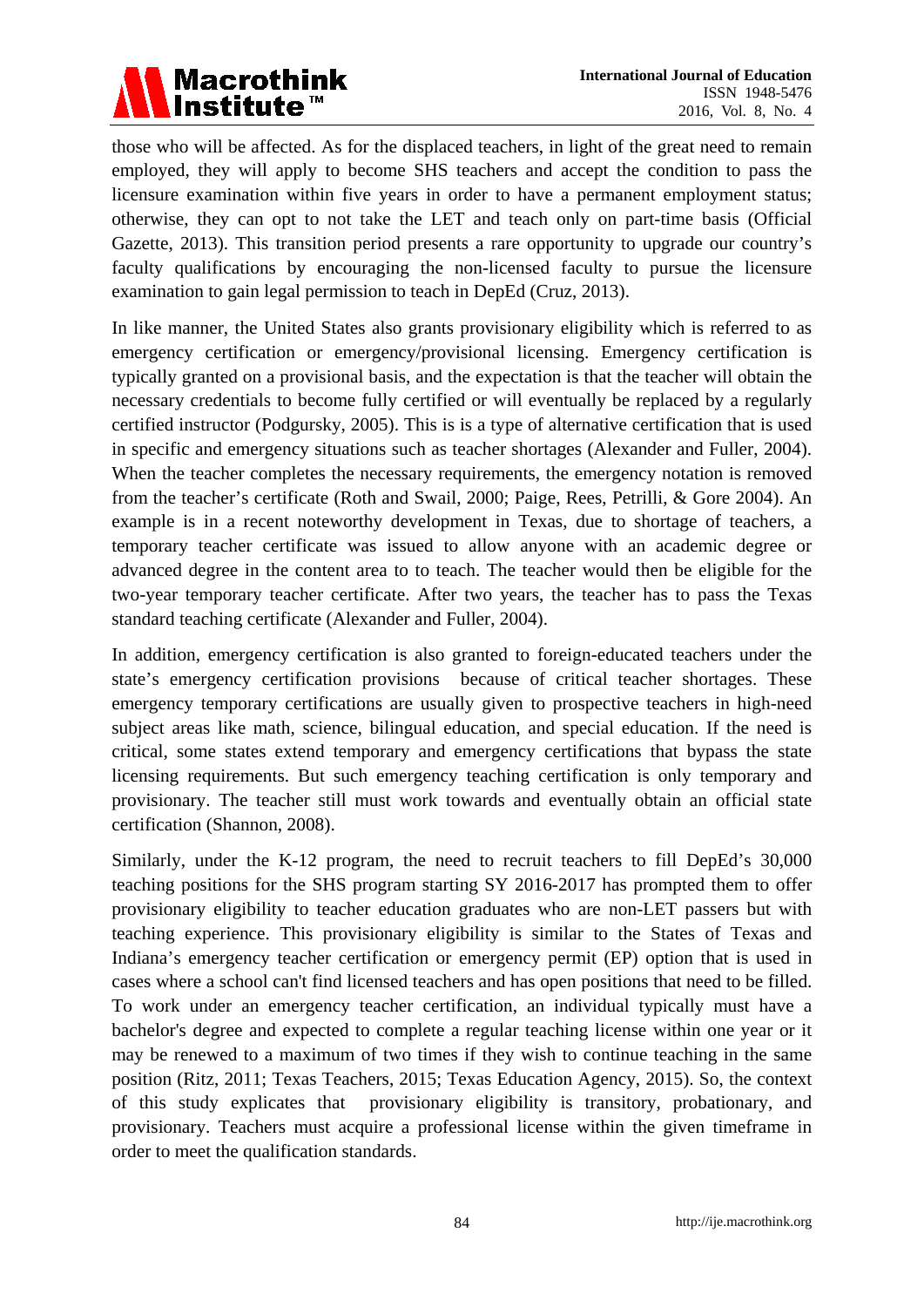

## *4.2 Temporary Eligibility*

The implementation of temporary eligibility is also one of the alternative methods to fill DepEd's need for teachers in the SHS program. This is granted to practitioners with expertise in the specialized learning areas offered by the K to 12 Program and graduates of technical-vocational courses with the necessary certification issued by TESDA and underwent training administered by DepEd or Higher Education Institutions (HEIs) as part-time teacher. It should be noted here that this is only temporary because they are only allowed to teach on a part-time basis because they have not met the required qualification standard under the K-12 Implimenting Rules and Regulations and the Philippine Teachers Professionalization Act of 1994.

The grant of temporary eligibility is highly selective, and recruits individuals with expertise in the specialized learning areas offered by the K to 12 Program, who commit to teach on part-time basis. For industry practitioners who would want to teach SHS full time, they need to take the Teaching Certification Program (TCP) or education units and pass the LET like the teachers under the Department of Education's plantilla (Official Gazette, 2013). The acquisition of a professional teaching licensed is a must, as indicated by DepEd Secreatry Armin Luistro, the practitioners, no matter how good or effective they are could not get full time positions since they don't have the teacher professional license (Malipot, 2014).

Other countries, like the United States also provide temporary eligibility to inudstry practitioners who are willing to teach in the public schools, this is called "alternative" teacher certification, which allows able individuals to teach in public schools without first passing through a college of education. The concept was to make it less cumbersome for talented individuals without teaching degrees to enter the classroom. They identify and recruit mid-career professionals with strong subject-matter knowledge to address the high retirement and high attrition rates among K–12 teachers and a burgeoning student population (Finn and Petrilli, 2007; Paige, Rees, Petrilli, & Gore 2004; Asmus, 2003).

Contrary to the above, industry practitioners in the Philippines are required to take Education units and pass the LET before they can be given a permanent full-time status. This conditional provision makes temporary eligibility different from the alternative certification (AC) offered in the US since the AC allows well-educated and talented individuals into public schools by hiring them as teachers straight-away, reducing or eliminating "theory" courses from their training, and using experienced teachers to mentor them during their first year or two on the job without requiring them to earn a second bachelor's degree or its equivalent. At the end, the candidate is either awarded a full certificate or sought employment elsewhere. (Finn and Petrilli, 2007; Walsh and Jacobs, 2007).

With the K to 12's implementing rules and regulations, it is clearly stipulated that practitioners can be brought into the classrooms only on part-time basis. They are only granted temporary eligibility to teach because they lack the necessary qualifications to become a certified professional teacher. A permanent full time status can be granted if the practitioner has acquired a teaching certificate and has passed the Licensure Examination for Teachers (LET). What DepEd is convveying therefore is about the quality of education;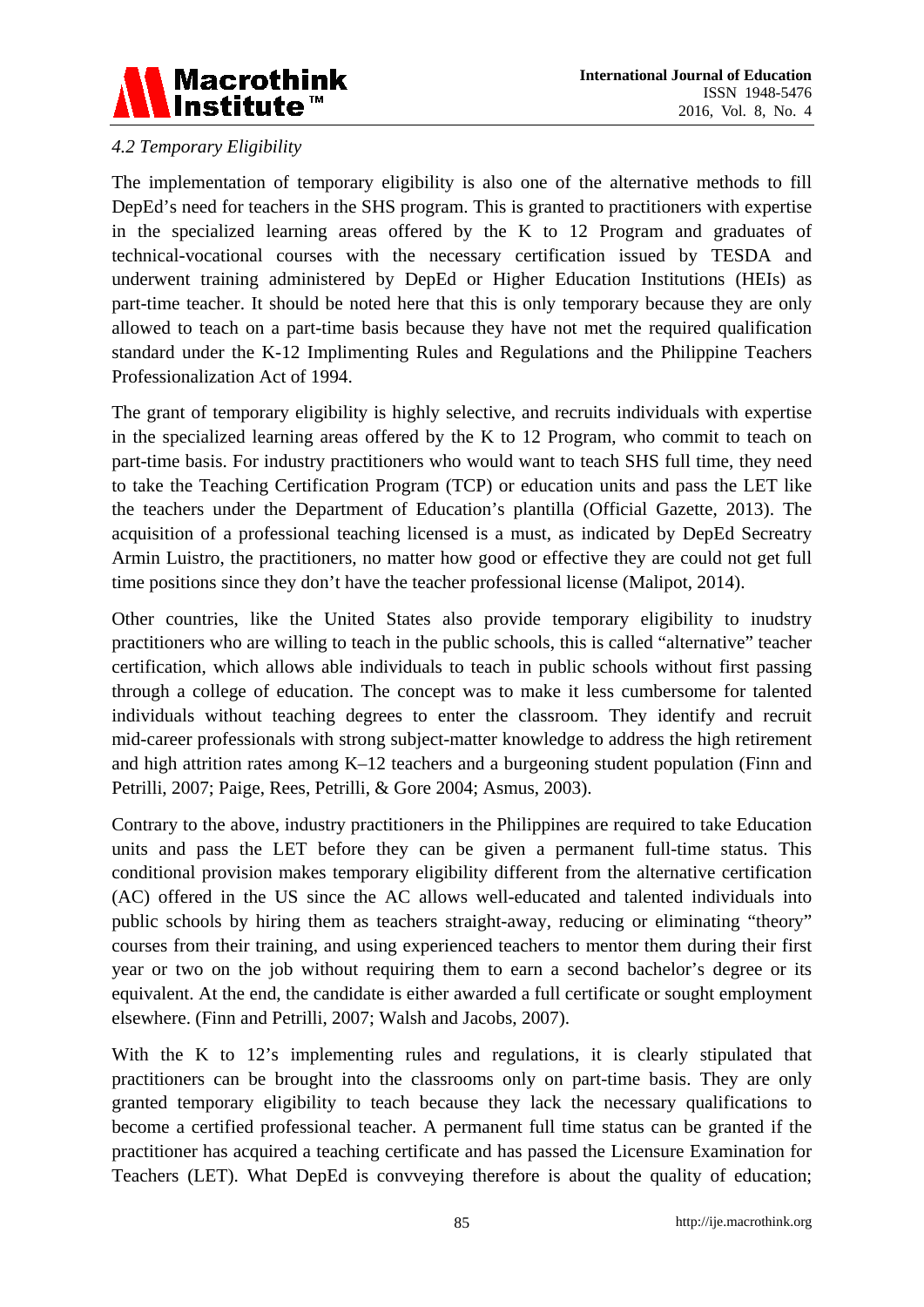

schools must remain as does the need for bona fide, certified, and licensed teachers to address teaching aspirations and workforce quality. In the US, some states have adopted Board certification as evidence that a teacher has satisfactorily demonstrated subject mastery and thus meets the definition of a highly qualified teacher (Vandevoort and Berliner, 2004).

#### **5. Conclusion**

The study revealed that teacher licensure matters in the implementation of the basic education reform in the Philippine Education system. With the new Senior High School Program in placed, the Department of Education has filled up all of the senior high school classrooms with qualified teachers by streamlining hiring to ensure that only highly qualified teachers are employed to teach in this new program. Assessing teacher qualification warrants that the current education reform agenda is geared toward the attainment of quality and excellence. By understanding how teacher licensure is strongly related to teaching competitiveness and professional development, college teachers in this study believe that passing the Licensure Examination for Teachers (LET) is an important requirement before entering the classroom to certify that the teacher is highly qualified for employment. They accept, favor, and value the Department of Education's teaching licensure requirement by pursuing teacher licensure to improve the quality of teachers in the profession. The studies of Riney, Thomas, Williams, & Kelley (2006) and Sedlak & Schlossman (1986) relate to these findings that setting teacher licensure standards alleviate the image of the teachers and enhance respect to the teaching profession. Therefore, teacher licensure represents greater career potential because it is a hiring standard recognized by the government and public schools as an assurance of competence and quality. Although, this study limits its exploration on licensure as one of the many factors that determine teacher quality before entering the classroom; understandably, there are other areas relative to this study that are equally important to research on.

#### **References**

- Aquino, A., & Balilla, L. (2015). Pre Service Teachers' Licensure Examination Plans and Content Knowledge. *Asia Pacific Journal of Education, Arts and Sciences*, *2*(2).
- Alexander, C., & Fuller, E. J. (2004). Does teacher certification matter? Teacher certification and middle school mathematics achievement in Texas. *In annual meeting of the American Educational Research Association.* San Diego, CA.
- Asmus, E. P. (2003). Advantages and disadvantages of alternative certification. *Journal of Music Teacher Education*, *13*(1), 5-6. http://dx.doi.org/10.1177/10570837030130010102
- Boe, E. E., Shin, S., & Cook, L. H. (2007). Does teacher preparation matter for beginning teachers in either special or general education?. *The Journal of Special Education*, *41*(3), 158-170. https://doi.org/10.1177/00224669070410030201
- Buddin, R., & Zamarro, G. (2008). *Teacher quality, teacher licensure tests, and student*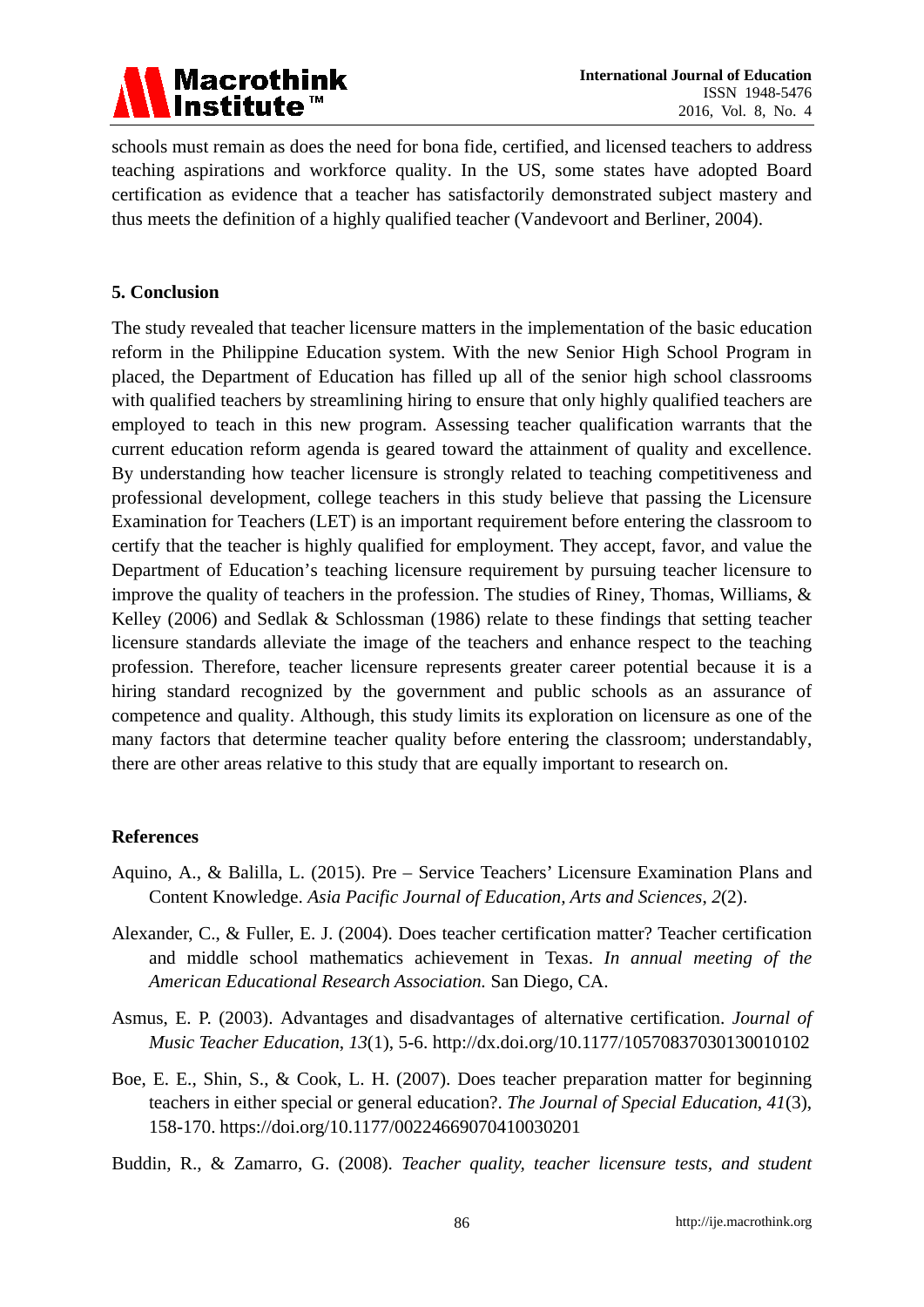

*achievement*. Santa Monica, CA: RAND.

- Burnard, P., Gill, P., Stewart, K., Treasure, E., & Chadwick, B. (2008). Analysing and presenting qualitative data. *British Dental Journal*, *204*(8), 429-432. https://doi.org/10.1038/sj.bdj.2008.292
- Calderon, Maria Theresa (2014). A critique of K-12 Philippine Education System. *International Journal of Education and Research, 2*(10).
- Casiple, Rex. (2014). K-12 implementation: Its effect on teaching and non-teaching personnel in school, The Daily Guardian. Retrieved 12 August 2014 from http://thedailyguardian.net/iloilo-opinion/44169-k-12-implementation-its-effect-on-teach ing-and-non-teaching-personnel-in-school
- Cavalluzzo, L. C. (2004). Is National Board Certification an Effective Signal of Teacher Quality? CNA Corporation. Retrieved November 2004 from http://www.nbpts.org/sites/default/files/documents/research/Cavalluzzo\_IsNBCAnEffect iveSignalofTeachingQuality.pdf
- Chan, Joselito G., & Robles, Reynaldo B. (1994). Republic Act 7836, Philippine Teachers Professionalization Act of 1994. Retrieved 16 December 1994 from http://www.chanrobles.com/republicactno7836.htm#.WBHZei196Hs
- Cohen, Deborah J., & Benjamin F. Crabtree. E. (2008). valuative criteria for qualitative research in health care: controversies and recommendations. *The Annals of Family Medicine, 6*(4), 331-339. http://dx.doi.org/10.1370/afm.818.
- Commission on Higher Education (2015). CHED K TO 12 Transition Program: Investing in the Future of Philippine Higher Education. Retrieved from https://chedk12.wordpress.com/transition-in-higher-education/
- Cordingley, Philippa. (2014). Teacher licensing and collaboration: a model for developing the confidence of the profession as a whole. Licensed to Create. *RSA Action and Research Center.* London, UK.
- Creswell, John. (1998). *Qualitative inquiry and research design: Choosing among five traditions* (p.64). Thousand Oaks, Sage. CA, USA.
- Creswell, J. W., & Plano Clark, V.L. (2006). *Designing and Conducting Mixed Methods Research* (2nd Edition). Sage Publications Inc. Thousand Oaks, CA.
- Creswell, J. W. (2013). *Research design: Qualitative, quantitative, and mixed methods approaches*. Sage publications. USA.
- Cronin, J. (1983). State regulation of teacher preparation. In Shulman & Sykes (Eds.), *Handbook of teaching and policy*. New York: Longman, Inc.
- Cruz, Isagani (2013). College teachers in 2016. The Philippine Star. Retrieved 17 May 2013 from http://www.philstar.com/education-and-home/2013/03/07/916710/college-teachers-2016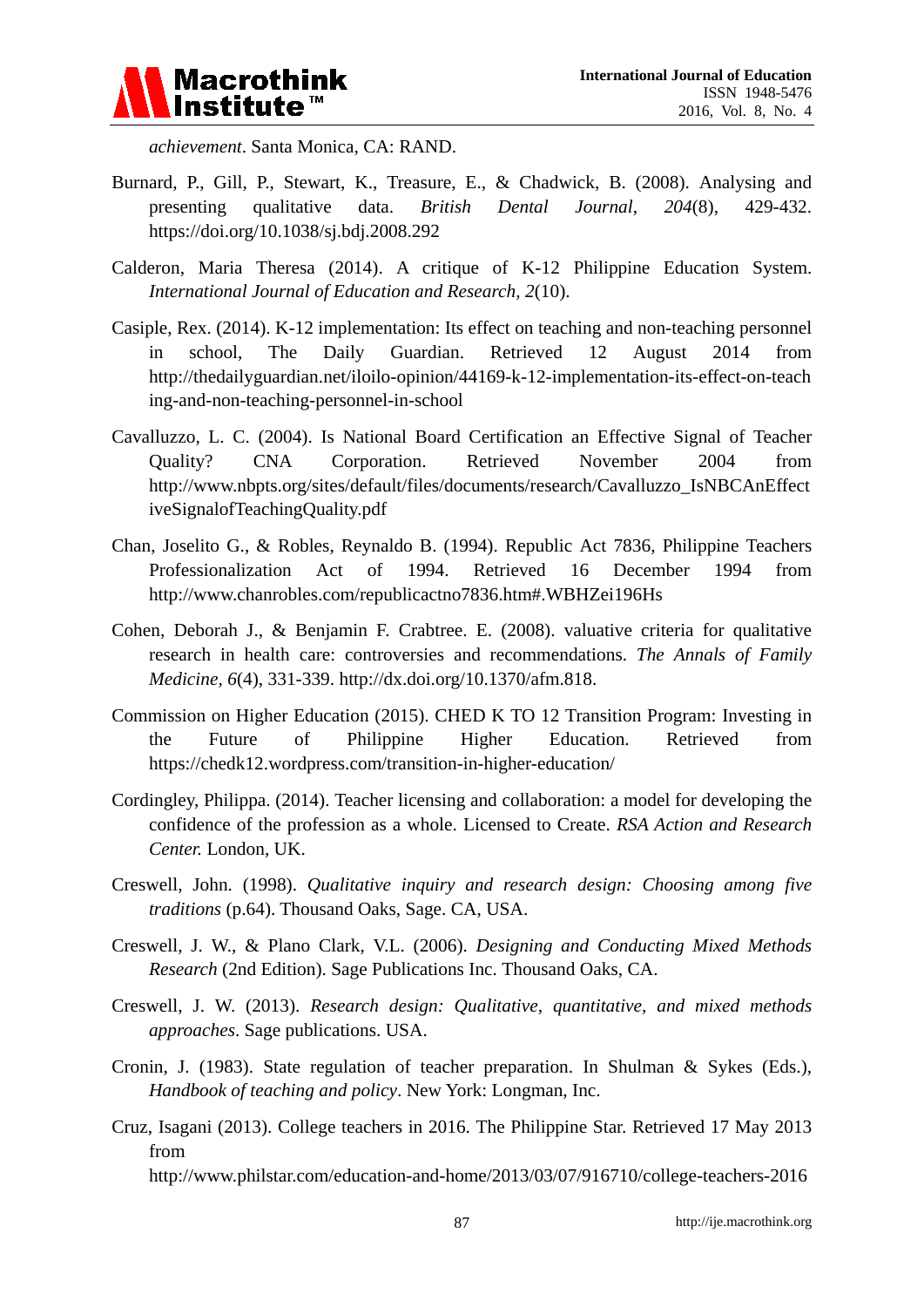

- Darling-Hammond, L., Holtzman, D. J., Gatlin, S. J., & Heilig, J. V. (2005). Does Teacher Preparation Matter? Evidence about Teacher Certification, Teach for America, and Teacher Effectiveness. *Education policy analysis archives*, *13*(42), n42. https://doi.org/10.14507/epaa.v13n42.2005
- Education Services Australia (2011). Australian Professional Standards for Teachers. Retrieved February 2011 from http://www.aitsl.edu.au/docs/default-source/apst-resources/australian\_professional\_stand ard\_for\_teachers\_final.pdf
- Finn, Chester E. Jr., & Petrilli, Michael J. (2007). *Alternative Certification Isn't Alternative*. Thomas B. Fordham Institute.
- Geronimo, Jee (2014). College professors fear massive retrenchment due to K to 12. Retrieved 12 June 2014 from http://www.rappler.com/nation/60428-college-professors-fear-massive-retrenchment-k12
- Gill, P., Stewart, K., Treasure, E., & Chadwick, B. (2008). Methods of data collection in qualitative research: interviews and focus groups. *British dental journal*, *204*(6), 291-295. http://dx.doi.org/10.1038/bdj.2008.192
- Goldhaber, D. D., & Brewer, D. J. (2000). Does teacher certification matter? High school teacher certification status and student achievement. *Education Evaluation and Policy Analysis, 22*, 129-45. https://doi.org/10.3102/01623737022002129
- Goldhaber, D., & Anthony, E. (2007). Can teacher quality be effectively assessed? National board certification as a signal of effective teaching. *The Review of Economics and Statistics*, *89*(1), 134-150. https://doi.org/10.1162/rest.89.1.134
- Groenewald, Thomas. (2004). A phenomenological research design illustrated. *International Journal of Qualitative Methods*, *3*(1), 42-55.
- Guetterman, T. C. (2015). Descriptions of sampling practices within five approaches to qualitative research in education and the health sciences. In Forum Qualitative Sozialforschung/Forum: *Qualitative Social Research, 16*(2).
- Hardon, Anita, Hodgkin, Catherine & Fresle, Daphne (2004). How to Investigate the Use of Medicines by Consumers. *World Health Organization and University of Amsterdam. Switzerland*
- Holroyd, C. (2001). Phenomenological research method, design and procedure: A phenomenological investigation of the phenomenon of being-in-community as experienced by two individuals who have participated in a community building workshop. *Indo-Pacific Journal of Phenomenology*, *1*(1), 1-10. http://dx.doi.org/10.1080/20797222.2001.11433859
- Ivankova, N.V., & Stick, S.L. (2007). Students' persistence in a distributed doctoral program in educational leadership in higher education: A mixed methods study. *Research in Higher Education*, *48*(1), 93-135. http://dx.doi.org/10.1007/s11162-006-9025-4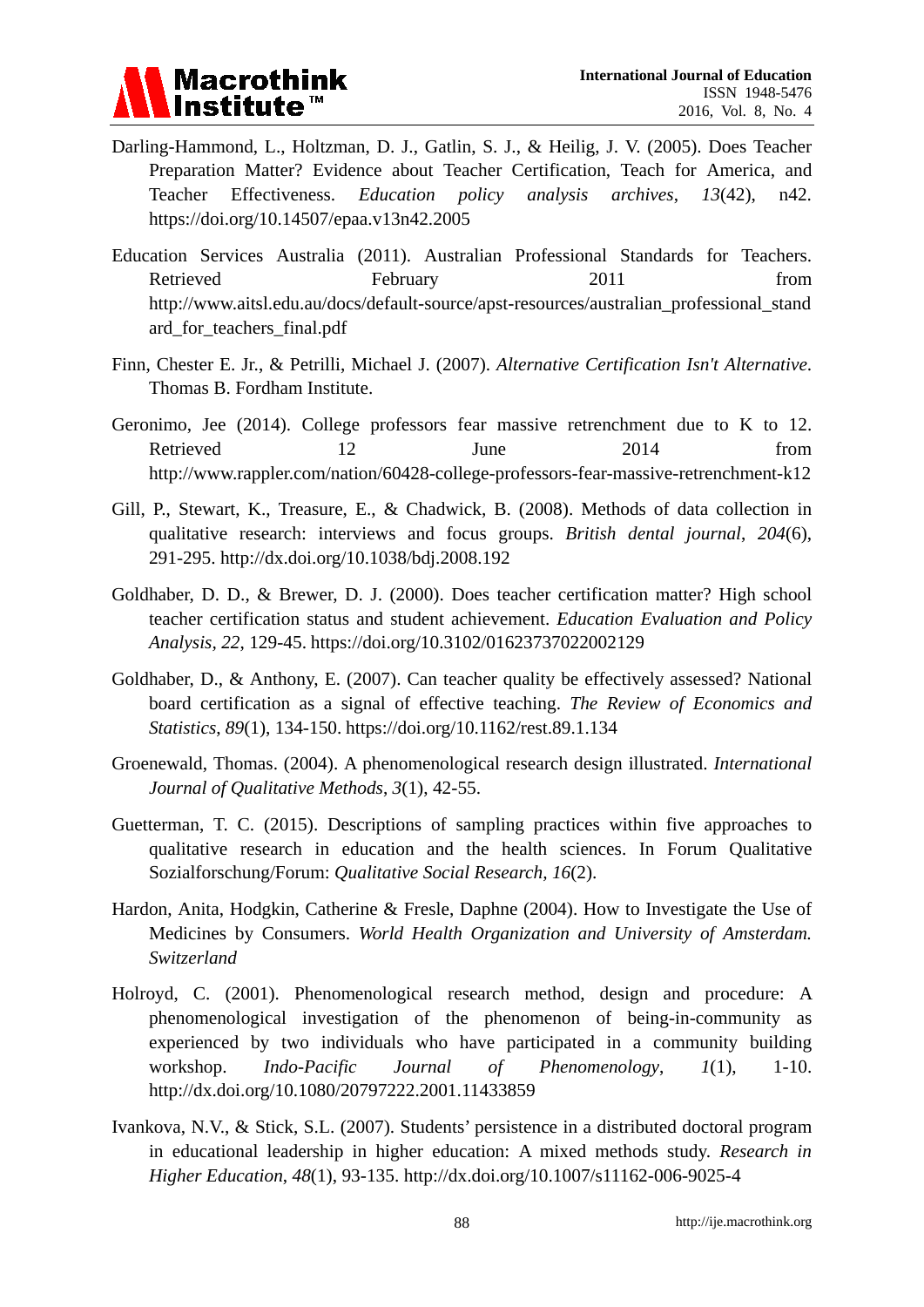

- Kent, Jason (2015). The Power of PE License. Retrieved from https://www.monster.com/career-advice/article/professional-engineer-license-pe
- Kidd, Debra (2014). Licensed to matter. Licensed to Create. RSA Action and Research Center. *London, UK.* Retrieved from http://www.dylanwiliam.org/Dylan\_Wiliams\_website/DW\_publications\_files/Licensed %20to%20create%20-%20Ten%20essays%20on%20improving%20teacher%20quality %20(RSA%202014).pdf
- Lacamiento, Grace Melanie I. (2014). K to 12: The effect on teachers. The Freeman. Retrieved 27 July 2014 from http://www.philstar.com/cebu-news/2014/06/27/1339633/k-12-effect-teachers
- Lacey, A., & Luff, D. (2001). Qualitative data analysis (pp. 320-357). *Sheffield: Trent focus*. Retrieved from the state of  $\mathbb{R}^n$  and  $\mathbb{R}^n$  from the state of  $\mathbb{R}^n$  from the state of  $\mathbb{R}^n$  from the state of  $\mathbb{R}^n$  from the state of  $\mathbb{R}^n$  from the state of  $\mathbb{R}^n$  from the state of  $\mathbb{$ https://www.rds-yh.nihr.ac.uk/wp-content/uploads/2013/05/9\_Qualitative\_Data\_Analysi s\_Revision\_2009.pdf
- Leech, N. L., & Onwuegbuzie, A. J. (2007). An array of qualitative data analysis tools: A call for data analysis triangulation. *School psychology quarterly*, *22*(4), 557. https://doi.org/10.1037/1045-3830.22.4.557
- Lester, Stan. (1999). An introduction to phenomenological research. *Taunton UK*, Stan Lester Developments. Retrieved from the Retrieved from the Retrieved from the set of  $\mathbb{R}$ https://www.researchgate.net/profile/Stan\_Lester/publication/255647619\_An\_introducti on to phenomenological research/links/545a05e30cf2cf5164840df6.pdf
- Malipot, Ina H. (2014). K to 12 threatens jobs of 85,000 college workers, Manila Bulletin. Retrieved 27 June 2014 from https://disqus.com/home/discussion/manilabulletindotcomdotph/k\_to\_12\_threatens\_jobs \_of\_85000\_college\_workers/
- Mason, Mark (2010). Sample Size and Saturation in PhD Studies Using Qualitative Interviews. Forum Qualitative Sozialforschung/Forum: *Qualitative Social Research*, *11*(3), Art. 8.
- Morse, Janice M. (1994). Designing funded qualitative research. In Norman K. Denzin & Yvonna S. Lincoln (Eds.), *Handbook of qualitative research* (2nd ed.), pp.220-35. Thousand Oaks, CA: Sage.
- National Board for Professional Teaching Standards (2015). About Certification, Elevating Teaching, Empowering Teachers. Retrieved 2015 December 5 from http://www.boardcertifiedteachers.org/about-certification
- Official Gazette (2013). Implementing Rules and Regulations of the Enhanced Basic Education Act of 2013. Retrieved 4 September 2013 from http://www.gov.ph/2013/09/04/irr-republic-act-no-10533/
- Official Gazette (2013). Republic Act 10533. Retrieved 15 May 2013 from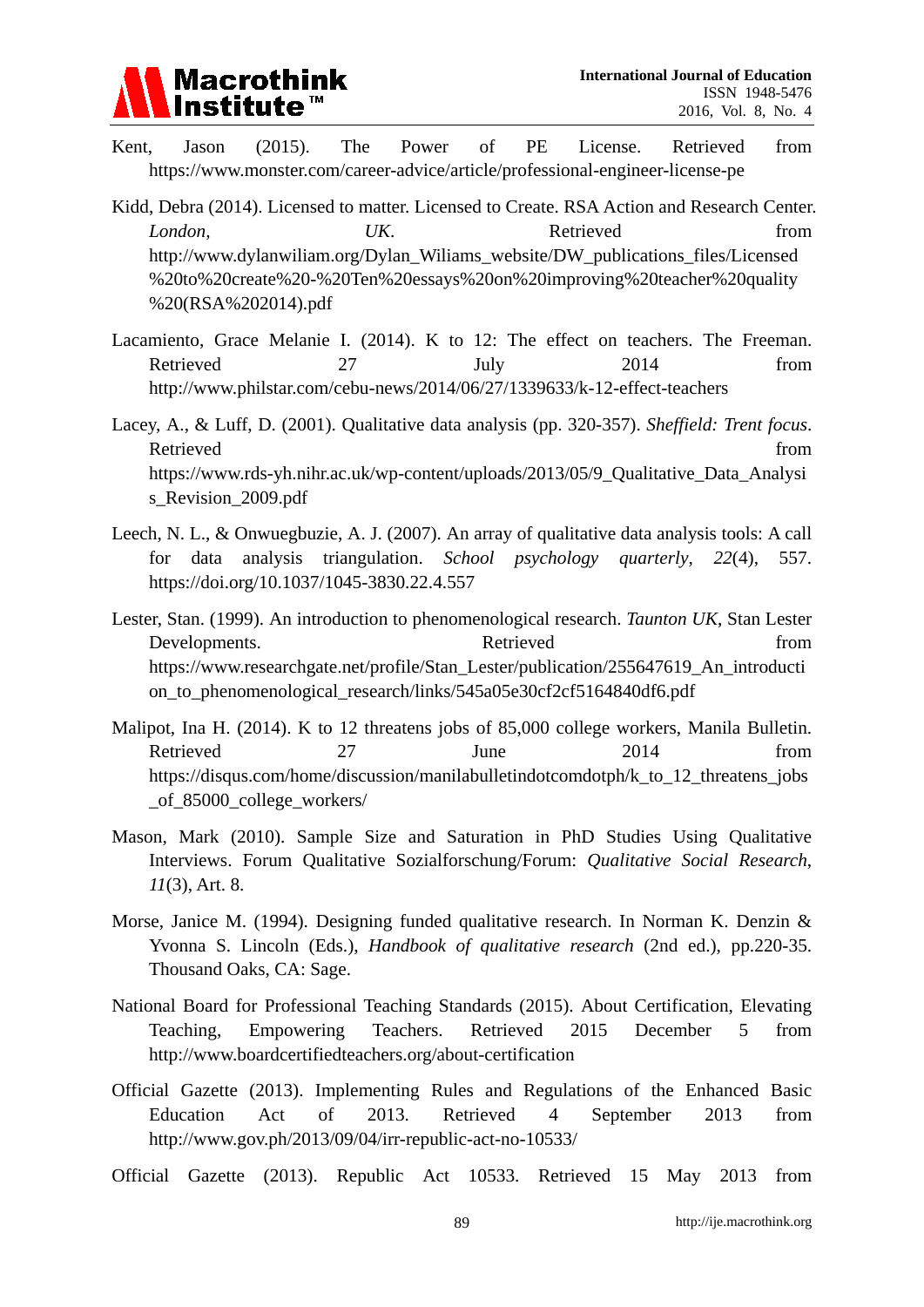

http://www.gov.ph/2013/05/15/republic-act-no-10533/

- Paige, Rod, Rees, Nina, Petrilli, Michael, Gore, Patricia (2004). Alternative Routes to Teacher Certification. *US Department of Education*. Retrieved from https://www2.ed.gov/admins/tchrqual/recruit/altroutes/report.pdf
- Podgursky, M. (2005). Teacher licensing in US public schools: The case for simplicity and flexibility. *Peabody Journal of Education*, *80*(3), 15-43. https://doi.org/10.1207/s15327930pje8003\_3
- Professional Teaching Certification Advice (2014). Benefits of Teaching Certification. Retrieved 5 May 2014 from http://www.teachingcertificationhelp.com/benefits-of-teaching-certification.html
- Riney, M. R., Thomas, C., Williams, G., & Kelley, B. (2006). National Implications: Teacher Education Students' Perceptions of State Licensure Requirements and Pedagogical Training. *National Forum of Teacher Education Journal, 16*(3), 1-7.
- Roth, D., & Swail, W. S. (2000). *Certification and Teacher Preparation in the United States. Pacific Resources for Education and Learning*. Los Angeles: CA.
- Sedlak, M., & Schlossman, S. (1986). Who will teach? Historical perspectives on the changing appeal of teaching as a profession. Publication Sales, The Rand Corporation, 1700 Main Street, PO Box 2138, *Santa Monica, CA* 90406-2138.
- Shannon, E. (2008). Teacher certification for foreign-educated teachers. Retrieved 26 March 2008 from http://learn.latpro.com/teacher-certification-for-foreign-educated-teachers/
- ETS (2004). Where Do We Stand on Teacher Quality. An Issue Paper from ETS, *Princeton, New Jersey.* Retrieved from https://www.ets.org/Media/Education\_Topics/pdf/teacherquality.pdf
- Sutton, J., & Austin, Z. (2015). Qualitative Research: Data Collection, Analysis, and Management. *The Canadian Journal of Hospital Pharmacy*, *68*(3), 226–231. http://dx.doi.org/10.4212/cjhp.v68i3.1456
- Texas Education Agency (2015). Becoming a Certified Texas Educator through an Alternative Certification Program. Retrieved 12 February 2015 from http://tea.texas.gov/index2.aspx?id=7073
- Texas Teachers (2015). Texas Teachers Alternative Certification. Retrieved 12 February 2015 from http://www.texasteachers.org/how-it-works/
- Vandevoort, L. G., & Berliner, D. C. (2004). National Board Certified Teachers and Their Students' Achievement. *Education policy analysis archives*, *12*(46), n46. http://dx.doi.org/10.14507/epaa.v12n46.2004
- Walsh, K., & Jacobs, S. (2007). *Alternative Certification Isn't Alternative*. Thomas B. Fordham Institute.